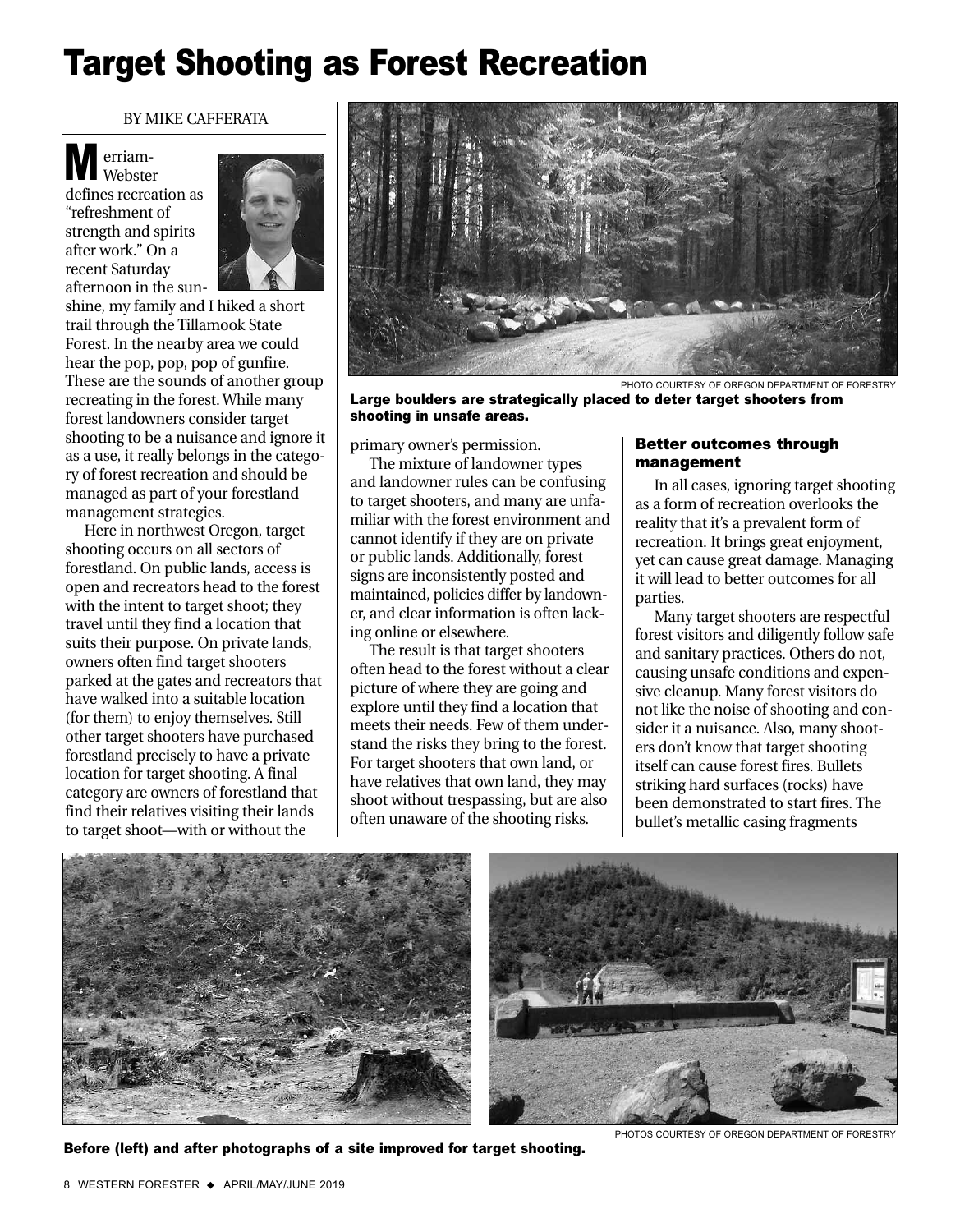upon impact, and the superheated metallic shards falling on forest debris can start fires. Fire investigators determined this was the cause of the 2014 August Fire in the Oregon Department of Forestry's (ODF) Forest Grove District that closed Highway 26 for two nights and cost over \$300,000.

### What options are available?

One example of target shooting management to consider is the work on the Forest Grove District of the Tillamook State Forest. Staff has worked to improve the target shooting situation for all users. This use has been a long-standing activity that is steadily growing and needs more attention.

Recognizing its growing popularity, staff is working to make target shooting a supported use that integrates with other forest activities. Members of the target shooting community from Northwest Firearms and Trash No Lands have partnered with ODF, along with individual enthusiasts and the surrounding community of managed ranges and gun experts, to provide safe and sustainable opportunities for recreational target shooters. Together these partners have helped ODF identify safe locations and practices, as well as areas that should be closed.

## Developing sound target shooting locations

Expertise provided by partners was used by ODF to identify locations that have the potential to align with forest goals. These locations were already getting heavy, unmanaged use, but had potential for safe backstops and were away from established recreation sites and sensitive resources. One of these sites had already experienced two recent target shooting-related wildfires.

Working with these groups, and after visiting regional target shooting ranges, staff modified and identified target shooting sites to increase safety and fire-safe aspects. These key improvements were made:

• Removing forest debris such as stumps, slash piles, and vegetation

that were magnets for targets, making the sites more attractive and easier to clean.

• Establishing obvious fire-safe backstops for targets to encourage users to place targets in safe locations.

• Controlling parking with large boulders, which limited parking to small groups and separated parking from shooting areas.

• Establishing table surfaces, thus improving user safety as guns remain in front of users, rather than transferring them between pick-up beds and the shooting area.

Improving these existing locations made target shooting safer and more enjoyable for the users, safer for other forest visitors, and aligned with forest goals. Volunteer groups regularly clean the sites and provide education for the public, both on site and through their social media outlets.

## Closing poor shooting locations

Many popular shooting locations in the Tillamook experience continual

*(CONTINUED ON NEXT PAGE)*



@2019 Forestry Suppliers, Inc. All rights reserved

# **MEASURING UP TO EVERY TASK SINCE** 1949.

Whatever your discipline, whatever your skill... We've been there, and

know what it takes to get the job done right. It's just what you'll find in our catalog and on our website-thousands of professional quality



products, each backed with our world class customer service. Go online, or call 800-360-7788 to

order your FREE catalog.



Sales 800-647-5368 www.forestry-suppliers.com  $\mathbf{f}$   $\mathbf{F}$   $\mathbf{F}$   $\mathbf{m}$   $\mathbf{p}$   $\mathbf{r}$